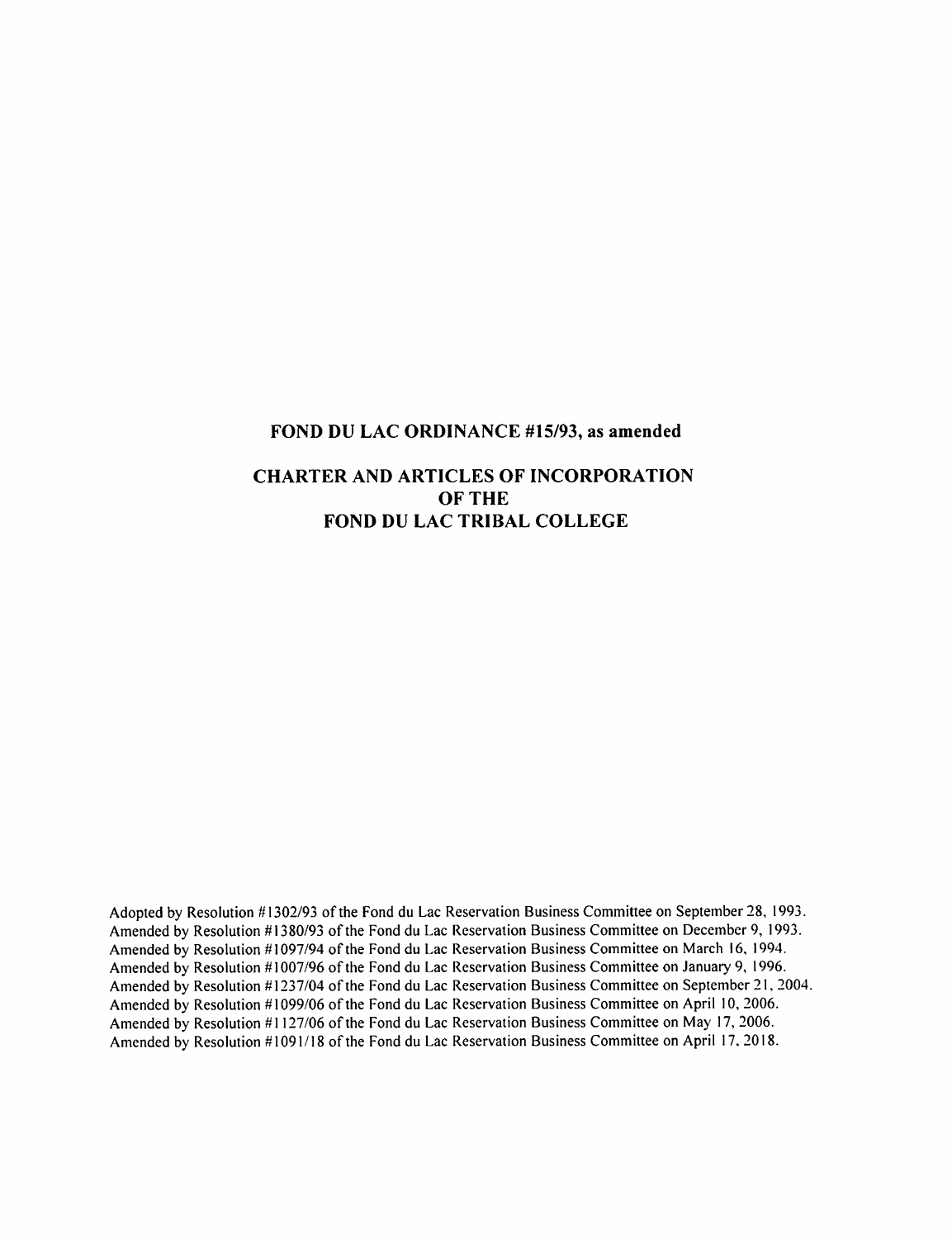#### FOND DU LAC ORDINANCE #15/93, as amended

### CHARTER AND ARTICLES OF INCORPORATION OF THE FOND DU LAC TRIBAL COLLEGE

Pursuant to the authority granted by Article VI of the Revised Constitution of the Minnesota Chippewa Tribe, and as recognized under Section 16 of the Indian Reorganization Act, 25 U.S.C. § 476, the Fond du Lac Reservation Business Committee, as the Governing Body ofthe Fond du Lac Band of Lake Superior Chippewa, does hereby charter and incorporate the Fond du Lac Tribal College as a nonprofit educational institution wholly owned by the Fond du Lac Band and authorized to engage in those activities prescribed herein.

- 1. ESTABLISHMENT: CHARTER. The Fond du Lac Tribal College is hereby established, chartered and incorporated as a nonprofit educational institution wholly owned and operated by the Fond du Lac Band of Lake Superior Chippewa. This Charter replaces the Charter which was previously granted by the Reservation Business Committee on June 6, 1989.
- H. STATUS. The Corporation is an agency ofthe Fond du Lac Band, and shall be imbued with all privileges and immunities of the Band consistent with the provisions of this Charter.
- **HI.** DURATION. The duration of the Corporation is perpetual.
- IV. STOCK. The Corporation shall have no capital stock.
- V. PURPOSE. The purpose for which the Corporation is organized is to provide postsecondary educational services to members of the Fond du Lac Band, and to other eligible Indians and non-Indian residents of the community through the administration and operation of the Fond du Lac Tribal College in a manner which is consistent and reflective of the traditions, customs and values of the Ojibwe people and responsive to the social and economic needs of the greater Fond du Lac community.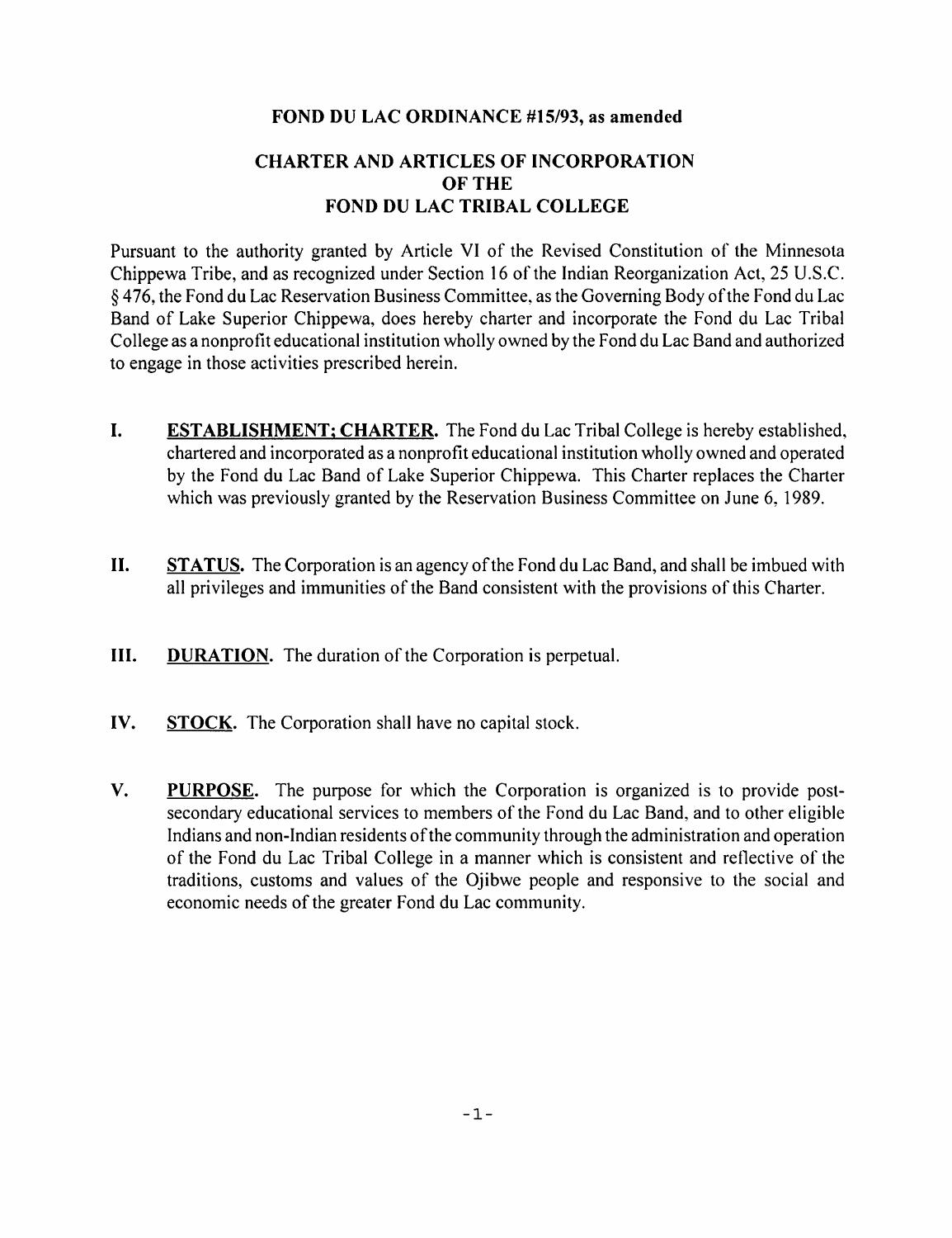VI. GOVERNANCE AND AUTHORITY OF THE BOARD OF DIRECTORS. The Reservation Business Committee hereby establishes the Fond du Lac Tribal College Board of Directors as the governing body of the Corporation and delegates the authority to the Board of Directors to establish all rules and regulations, consistent with the provisions of this Charter, as are necessary to achieve the purposes of the Corporation, which shall include the following specific powers:

- 1. To enter into agreements and to incur liabilities appropriate to the purposes of the Corporation, including contracts for services with any public or private entities in connection with, or incidental to, the accomplishment of any one or more of the purposes of the Corporation, in accordance with the laws of the Fond du Lac Band and other applicable law.
- 2. To acquire and hold, real or personal property by purchase, lease, gift, devise, bequest, or otherwise; and to sell, convey, pledge, encumber, lease or otherwise dispose of all or any part of its assets, in accordance with the laws of the Fond du Lac Band and other applicable law.
- 3. To establish and maintain such bank accounts as may be necessary and proper to the purposes of the Corporation.
- 4. To promulgate such rules and regulations as necessary and proper to the purposes of the Corporation.
- 5. To establish standards for admission, attendance and graduation and to prescribe the course of study to be followed, to charge tuition, board charges, rents, student organization fees or other such fees and charges as necessary to operate the Corporation.
- 6. To issue, upon the recommendation ofthe faculty, diplomas to such persons as have satisfactorily completed the required courses of study at the College and to confer the appropriate degrees.
- 7. To acquire, construct, lease, improve, equip, complete, control, maintain and operate any property suitable for use as an educational facility, including but not limited to classrooms, dormitories, dining halls or offices.
- 8. Without limitation or restriction upon any of the specified powers and purposes of the Corporation, to engage in the permitted and lawful activity in furtherance of the purposes of the Corporation and as may be incidental, necessary, or convenient in connection with its purposes and which may reasonably be determined by the Board of Directors to further the intention and purposes of the Corporation.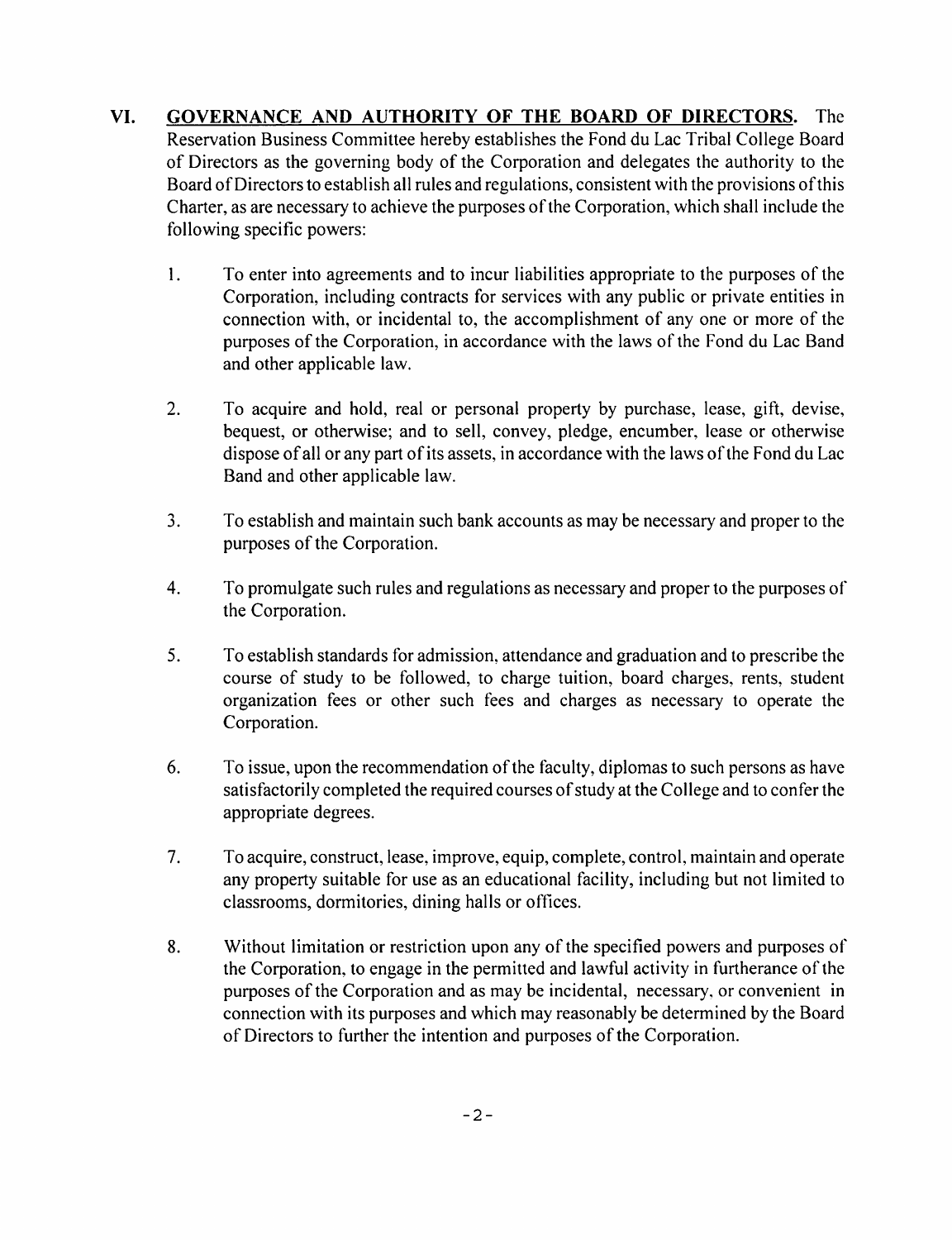## VII. MEMBERSHIP IN THE BOARD OF DIRECTORS.

- 1. Selection; Officers. The Fond du Lac Tribal College Board of Directors shall be composed of seven (7) members, appointed by the Reservation Business Committee, at least six (6) of whom shall be enrolled members of the Fond du Lac Band. The members shall serve four (4) year terms. The Chairperson and Secretary/Treasurer of the Board shall be selected annually from among the Board membership. In addition, the Reservation Business Committee shall appoint one of its own members to serve as an ex officio member of the Tribal College Board.
- 2. Removal of Board Members. A member of the Board of Directors may be removed by the Reservation Business Committee from the Board, with or without cause, whenever such removal is in the best interests of the Corporation.
- VIII. RESPONSIBILITIES OF THE BOARD OF DIRECTORS. The Board of Directors shall have the overall responsibility for the operations of the Corporation, which shall include the following specific responsibilities:
	- 1. To report and be responsible to the Reservation Business Committee for the fulfillment of the purposes of the Corporation and of the Corporation. The Board of Directors shall prepare and submit a written Annual Report to the Reservation Business Committee, or as otherwise requested by the Reservation Business Committee, which shall also be delivered verbally by the Chairman of the Board or such other representative as is designated by the Board.
	- 2. To maintain and safeguard the funds of the Corporation in accordance with reasonable and prudent financial accounting standards and practices, and utilize such funds solely for the purposes of the Corporation. The Reservation Business Committee shall notify the Board of Directors as to what accounting firm shall be engaged to perform the annual examination and audit in accordance with the Single Audit Act.
	- 3. To determine the policies and procedures to be followed by the Corporation in accordance with, and in pursuit of, the purposes set forth in this Charter, and to employ or to retain the appropriate, qualified personnel or outside assistance as necessary to define or recommend proper and effective policies and procedures.
	- 4. To administer the routine and special affairs of the Corporation through the employment of qualified and competent educational and administrative personnel, and to extend preference in such employment to qualified Indians in accordance with the requirements of the Indian Self-Determination and Education Assistance Act of 1975,25 U.S.C. §450e.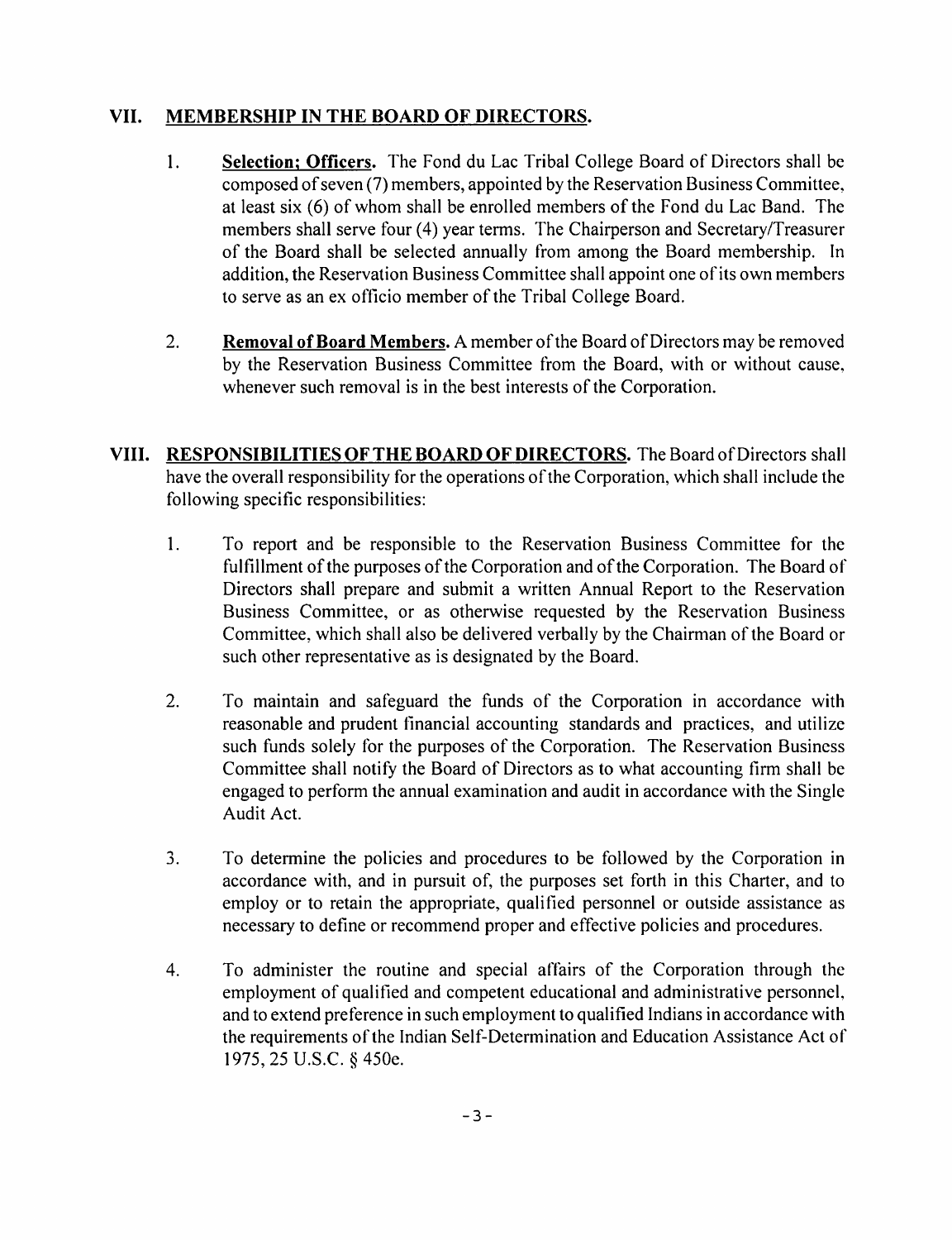- 5. To conduct the Corporation's business in an authorized and lawful manner, and to retain qualified and competent legal counsel for consultation and for the representation and promotion of the Corporation's legal positions.
- 6. To communicate with appropriate committees and representatives ofthe Reservation Business Committee, United States Congress, and all federal, state and local agencies towards the promotion of the interests and objectives of the Corporation.
- 7. To hire, evaluate and dismiss the President of the Tribal College.
- IX. MEETINGS. The following procedures shall apply to meetings of the Board of Directors:
	- 1. Regular Meetings. The Board of Directors shall hold a regular meeting on the first Tuesday of each month, or as otherwise scheduled by a majority of Board members. The Board shall meet no less than once each quarter. The President of the College shall be required to provide a report to the Board at each Regular meeting.
	- 2. Notice of Meetings. Notice is not required for regular meetings and may be waived by any Board member for special meetings. The physical presence of a Director at a meeting shall constitute a waiver of notice.
	- 3. **Quorum.** A quorum for any meeting of the Board of Directors shall require four (4) members.
	- 4. Executive Session. The Board ofDirectors may, following the conclusion ofregular business at a duly-convened meeting, hold an executive session for the discussion of matters of a confidential or sensitive nature. The Board may require the attendance ofthe Tribal College President and/or its legal counsel at the executive session. The subject of executive sessions will not be generally disclosed.

# X. LIMITATIONS.

- 1. Inurement of Income. No part of the net income of the Corporation shall inure to the benefit of, or be distributable to, any member of the Board of Directors, officers, trustees or other private persons except that the Board of Directors shall be empowered, consistent with the provisions of Article VI herein, be empowered to pay reasonable compensation for services rendered.
- 2. **Operational Limitations.** Notwithstanding any other provision of this Charter, the Corporation shall not conduct any activity which is itself not permitted to be carried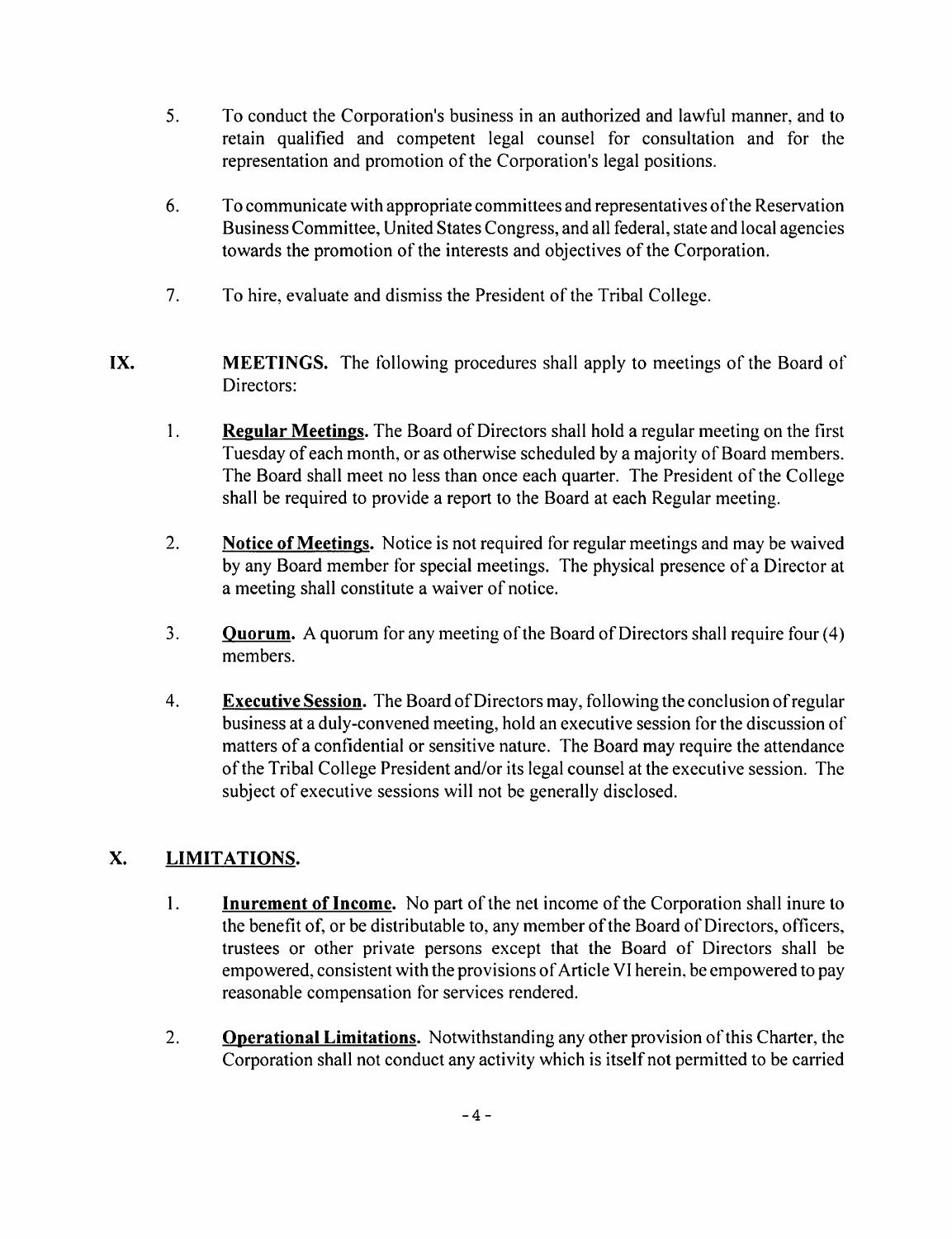on by (1) a corporation which is exempt from federal income tax under Section  $501(c)(3)$  of the Internal Revenue Code of 1954 or corresponding provisions of future applicable tax laws.

- 3. **Dissolution.** Upon the dissolution of the Corporation, the Board of Directors shall, after paying or making provisions for the payment of all of the liabilities of the Corporation, dispose of any assets still held by the Corporation in a manner consistent with the purposes and responsibilities set forth in this Charter, or to such organization or organizations which are organized and operated exclusively for the charitable, educational, religious or scientific purposes as shall at the time qualify as an exempt organization or organizations under Section 501(c)(3) of the Internal Revenue Code of 1954 or corresponding provisions of future applicable tax laws.
- 4. Conflicts of Interest. No member of the Board shall use his or her membership on the Board for personal gain or to benefit members of his or her immediate family. Use of one's membership on the Board in such a manner shall constitute misconduct, and shall be sufficient grounds for removal as provided under Section VII(2).
	- A. If a Board member's business, relationship to a client, or involvement in another activity constitutes a conflict of interest, then the Board member will (1) disclose to the Board such conflict or potential conflict; (2) remove himself/herself from discussion regarding any issues which involves the Board member; and (3) refrain from voting on any such issue.
	- B. Conflict of interest includes, without limitation:
		- (1) Serving as an officer or director of a corporation that does business with the Fond du Lac Tribal College;
		- (2) Having financial interest in a corporation doing business with the Fond du Lac Tribal College; or
		- (3) Having the potential to have a direct personal benefit from action taken by the Tribal College Board.
	- C. Disclosure: Members shall immediately disclose to the Board any conflict of interest that arises. Failure to disclose a conflict shall constitute misconduct, and shall be sufficient grounds for removal as provided under Section V1I(2).
	- D. Solicitation and Vendors: No Board membershall directly or indirectly solicit any contract between the Tribal College Board and an outside company. No Board member will contact vendors in regards to contracts or purchases.